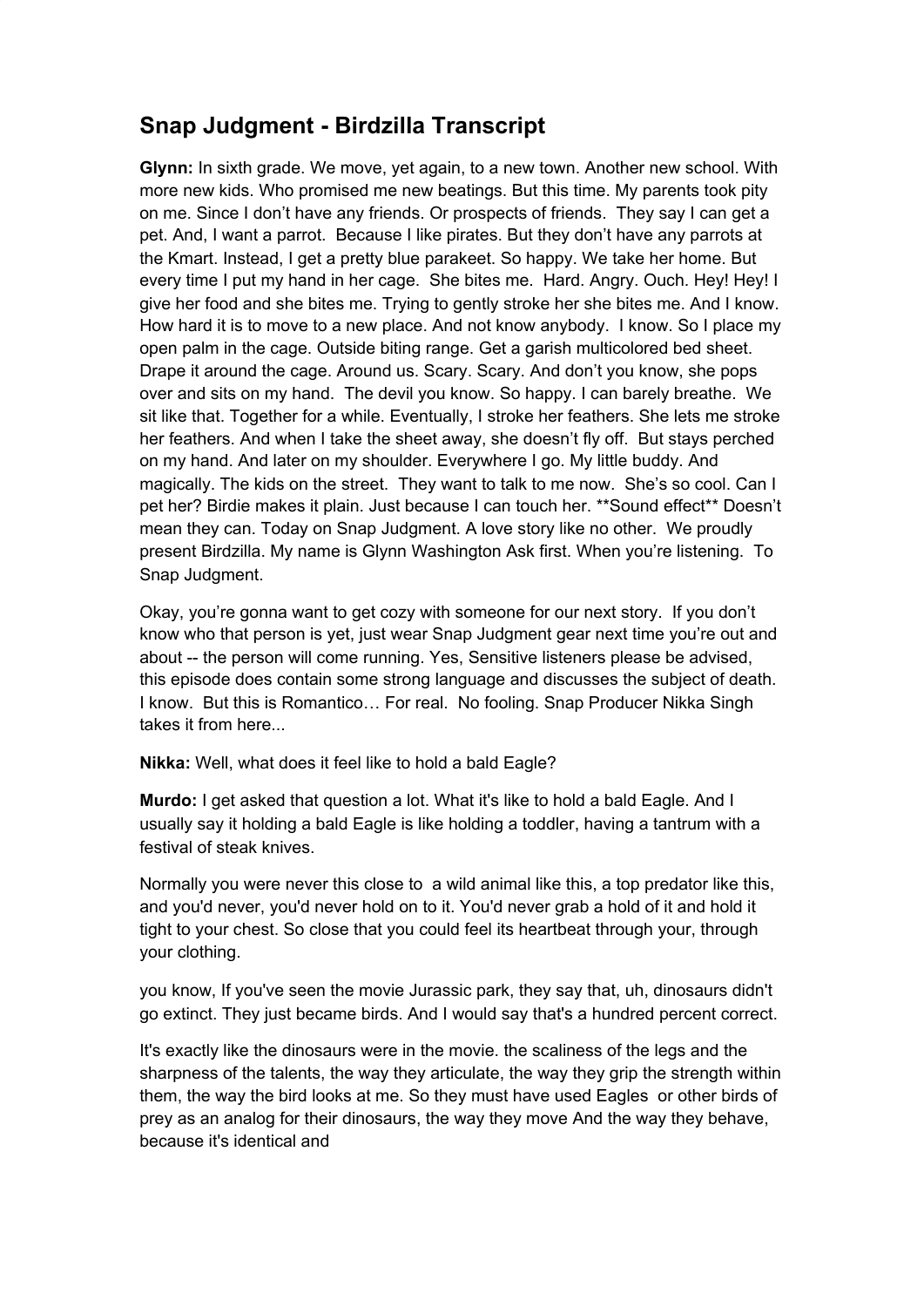This is an animal you're trying to help, but you also realize that it's not asking you for your help and it doesn't want it and just wants to get the fuck away from you.

So you've got to respect that, right? You got to say, okay. Yep. We gotta, we gotta, we gotta fight. And, but I gotta wait because otherwise I'm going to get hurt. You're going to get hurt. Somebody in the room is going to get hurt. So, uh, let's, let's get it on.

**Nikka:** Murda Messer was not one of those animal lovers who was destined to save wildlife, who applied to a million veterinarian schools back in the day. He was just a college student who studied a little bit of everything and who liked to play Nintendo.

That's actually how we met Helene. She was the veterinarian that had just moved into the upstairs apartment

**Murdo** And I remember one day that I was, I was lying on the floor playing a Nintendo video game, and I hear somebody coming down the stairs and I look around and it's Helene and she goes, Hey, what are you doing? And I said, Oh, I'm just playing a video game here. And she asked if I minded if she played. And they said, no, come on over. So I handed a controller to her and we just played Nintendo together for a while.

So that was our first introduction to each other. Playing Nintendo. And I later found out that Helene wasn't interested in video games at all, though. She was actually interested in me, but I was so danced. I didn't even notice it. I thought she thought she enjoyed playing games. So this is kind of funny.

**Nikka** And at some point they put the controllers down and started taking long drives around Newfoundland together. And one in particular stands out.

**Murdo** You're driving across pretty much barren landscape and really Rocky Cliffy, uh, coastline and looking out across the Atlantic ocean and beautiful sunny blue sky day. Experiencing being away from home, uh, With this woman that I really liked listening to new music, enjoying this person's company, it was a magical time. It was fun. Uh, I felt, I felt very, very alive.

**Nikka:** Well, is there a song that, from that moment that really sticks out to you?

**Murdo:** I think it was, I think it was a solo album from one of the Eagles guys, it was the last lonely evening you'll ever spend, whatever that song was. That one Helene played a lot.

It was a subtle hint from Helene that she wanted me to be with her. Right.

"This is the last worthless evening That you'll have to spend"

**Nikka:** Yeah, you get the point. They moved in together and then there was that one morning. The first time Helene asked Murdo, if he'd come help her out at the clinic.

**Murdo:** So I said, sure, no problem. I thought it'd be kind of cool to go in and see the backside of a, of a veterinary clinic. You know, you don't often get to see the surgery suite and all the stuff that goes on.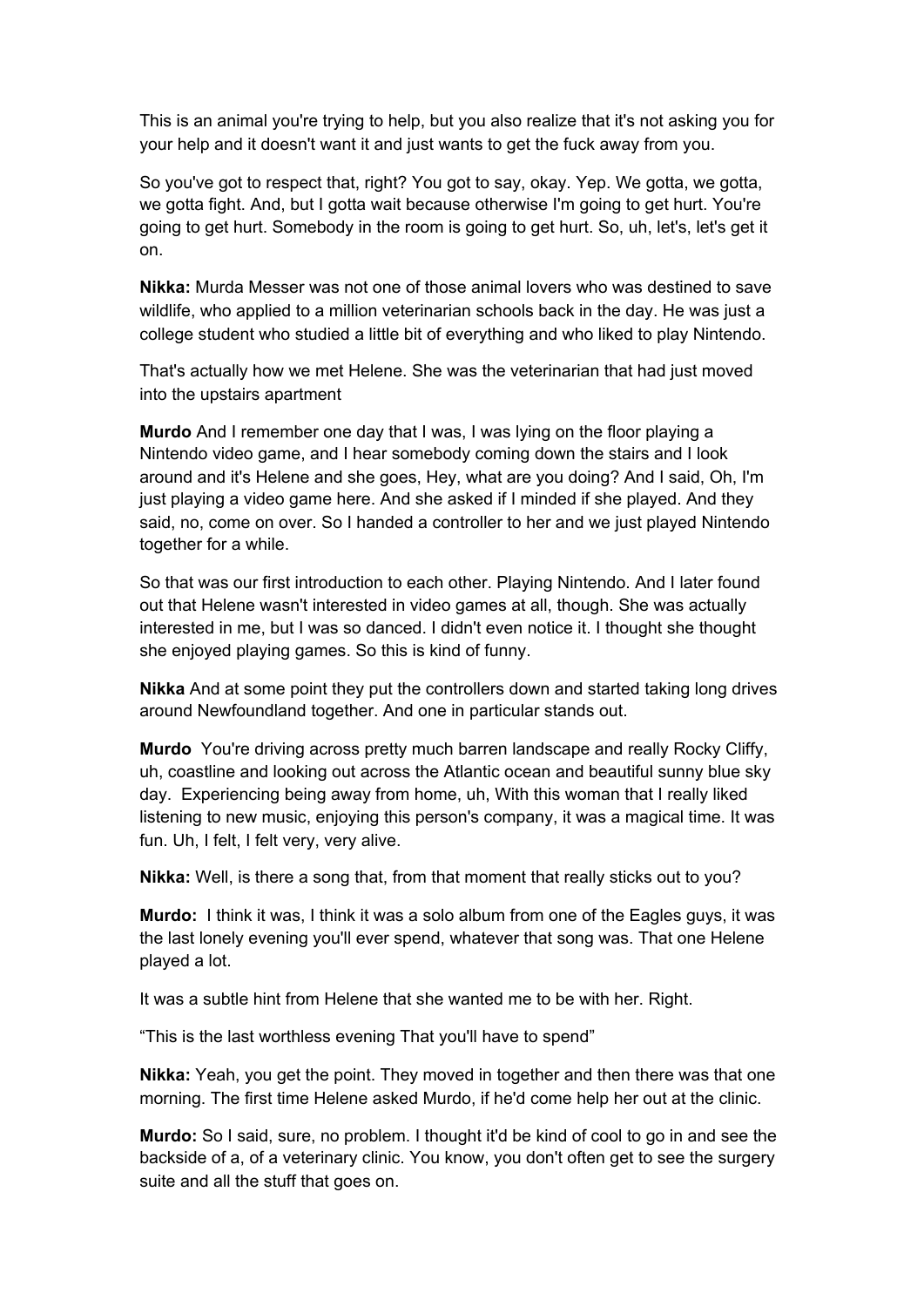It was Canada day, which is similar to July 4th for sure. Uh, United States. And, um, Helene had to go in for an animal that had been a small dog.

That'd been bitten by a larger dog. And she said, you know, can you come in and be with me?

Cause I, you know, sometimes it's helpful to have somebody else there in case the animal needs to be held or just to just. Another body around to grab something.

You get to see all the behind the scenes medical equipment, the anesthetic machine, the X Ray machine, the, the ultrasound machine and the blood work labs, all that sort of stuff.

So I was just. Really excited and fascinated by all of it. And it was kind of fun to, you know, help my girlfriend at the time who was doing this really cool work to be a veterinarian to me was like being a surgeon or being an astronaut. It was a cool job, right. For this, this ordinary guy. Right.

**Nikka:** Murdo watched transfixed as Helene carefully, put the mask on the tiny dog, cleaned and flushed its wounds with syringes, and then began to stitch it back up.

**Murdo:** The way Helene worked, she was always very calm and she was speaking a soft voice and she would ask me to. Uh, handover gauze. So I take some gauze and pass it over our handover, a forcep, and I'd be like, well, what the heck is that? And she'd just point to it on the table. Pass me.

That is that okay, here you go.

To watch a professional at work and see them methodically and slowly going through steps that are necessary to do, what's gotta be done while you're thinking. No, no, you gotta, you gotta move faster. You gotta, you gotta make this happen now. Right?

Because, uh, this animal is hurting, but you know, that's not the right response. The right response is to do exactly what she did.

She was a little sweaty from having worked under the heat of the lamps in the, or for about an hour.

So we were both looking a little bit bedraggled at the time, but, uh, she looked pretty hot to me having just, you know, washed her, saving a little animal's life. So I. I think, you know, it elevated her as a girlfriend, multiple steps in that moment.

I bought a ring. It wasn't, I didn't have a lot of money. It wasn't, I still didn't have a good job. But it was all I could afford.

So, uh, uh, uh, my, my guess my worry, was that the ring wouldn't be good enough for her or she wouldn't like it, or I would, you know, be not what she had expected

so I had the ring, I had a suit. I was going to wear a picked out.

**Nikka:** And he made reservations at the hungry fishermen. Everything was set.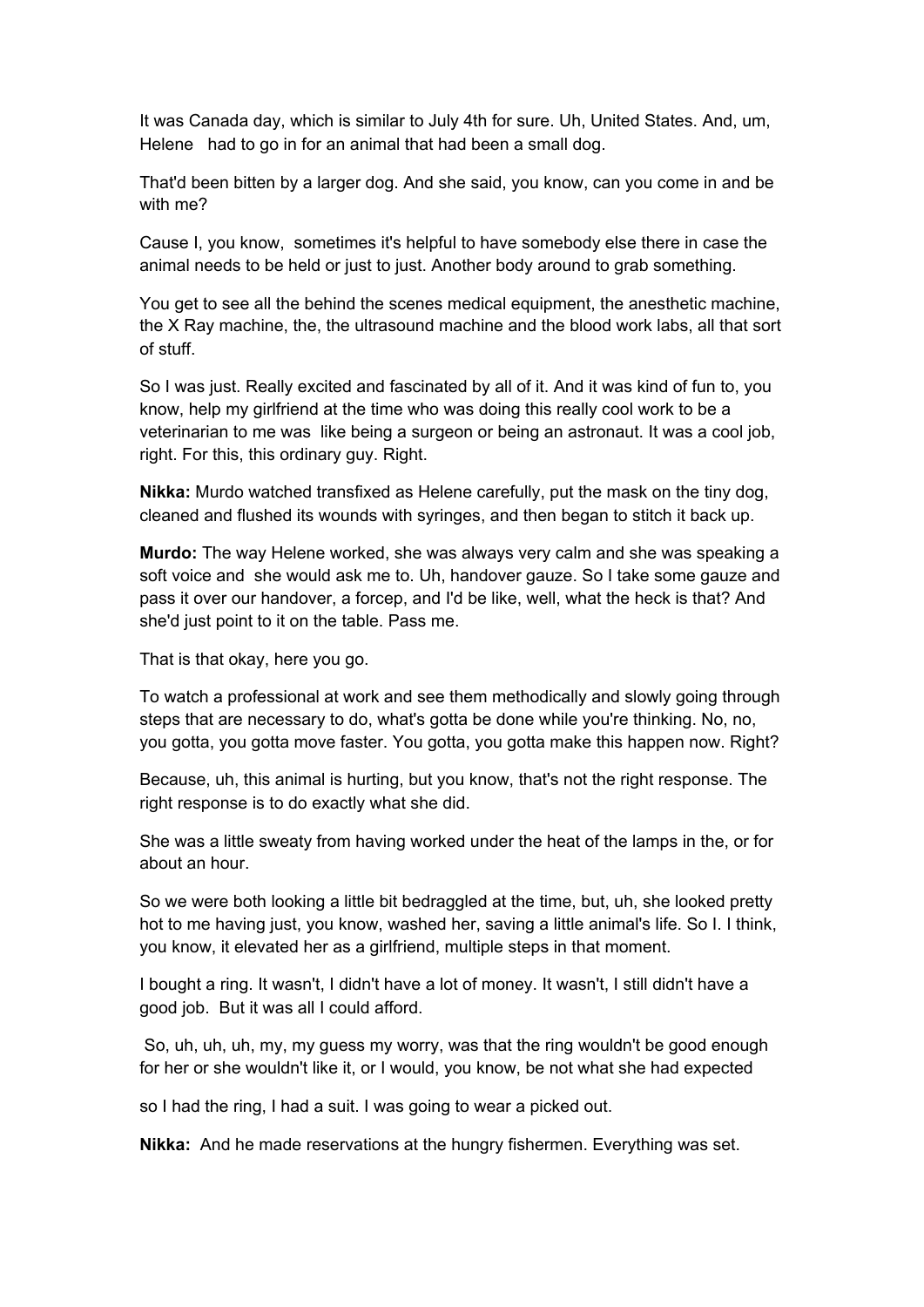**Murdo:** And I said to Helene, Hey, let's go for a nice romantic dinner on February 14th. Right? It's Valentine's day I booked the hungry fishermen. Are you interested in going? And she said, Oh yes. Yeah, that sounds great.

**Nikka:** But unfortunately it wasn't meant to be,

**Murdo:** It was probably in the afternoon when she got the call the day before Valentine's day, um, for the 13th. I could tell right away from the. Her tone that it was probably something serious because you know, she's normally pretty jovial on the phone.

And she said, Hey, there's an oil spill in Placentia Bay. And, uh, they're asking if I can come help. Uh, coordinate some of the effort to look after the wildlife. Uh, I know we have something planned for tomorrow. Do you mind if I go

So I'm in my mind, I'm going, man, we got plans for tomorrow night. This isn't going to work. Right. But I kind of set that aside because I knew obviously what was much more important was her, uh, Helping out with these animals. and I said, hell no, go, definitely go. And so G then continued our conversation and, uh, hung up.

**Nikka:** She was coming back the day after Valentine's day and he was all set to try again. So he called up the hungry fishermen.

**Murdo:** And it's one of those restaurants. That's really cool. It's kind of like a cavern. It's got these, these, um, old stone archways that are alcoves with candles lit in them. So it's really. Well, mood lit a cool kind of space

so I started to feel a bit nervous as the time came up. so once the table was cleared from the main meal, I slipped my hand into my jacket pocket.

And pull that little box and kind of then got down on my knee beside her and looked up at her with the ring, opened it and said, Hey, Helene, would you marry me? And she was, she was quite surprised. I think she was generally, you're not expecting it at all. So that was kind of fun to see her reaction. And then she paused a moment and then said, yes, I'd love to.

**Nikka:** So it was just the two of them, kind of actually. It was never just the two of them because they did have the one dog and the two birds who were their pets, but then they also got the seven baby starlings that needed constant feeding and then a few baby squirrels and also a hairy woodpecker or it could have been Blue Jay or a Robin.

He wasn't totally sure.

**Murdo:** I remember one night we're after a long, busy day. Uh, Lee and I are lying in bed. She would say, uh, there are nine heartbeats in this house. Yeah. And so I mentally do the math in my head. Yep. You me, the dogs overwrite the Starling, the Bluejay, the Groundhog, the squirrel.

So it was, you know, it's like, like somebody who brings home one cat and then brings on another and then brings on another it's all of a sudden you have seven or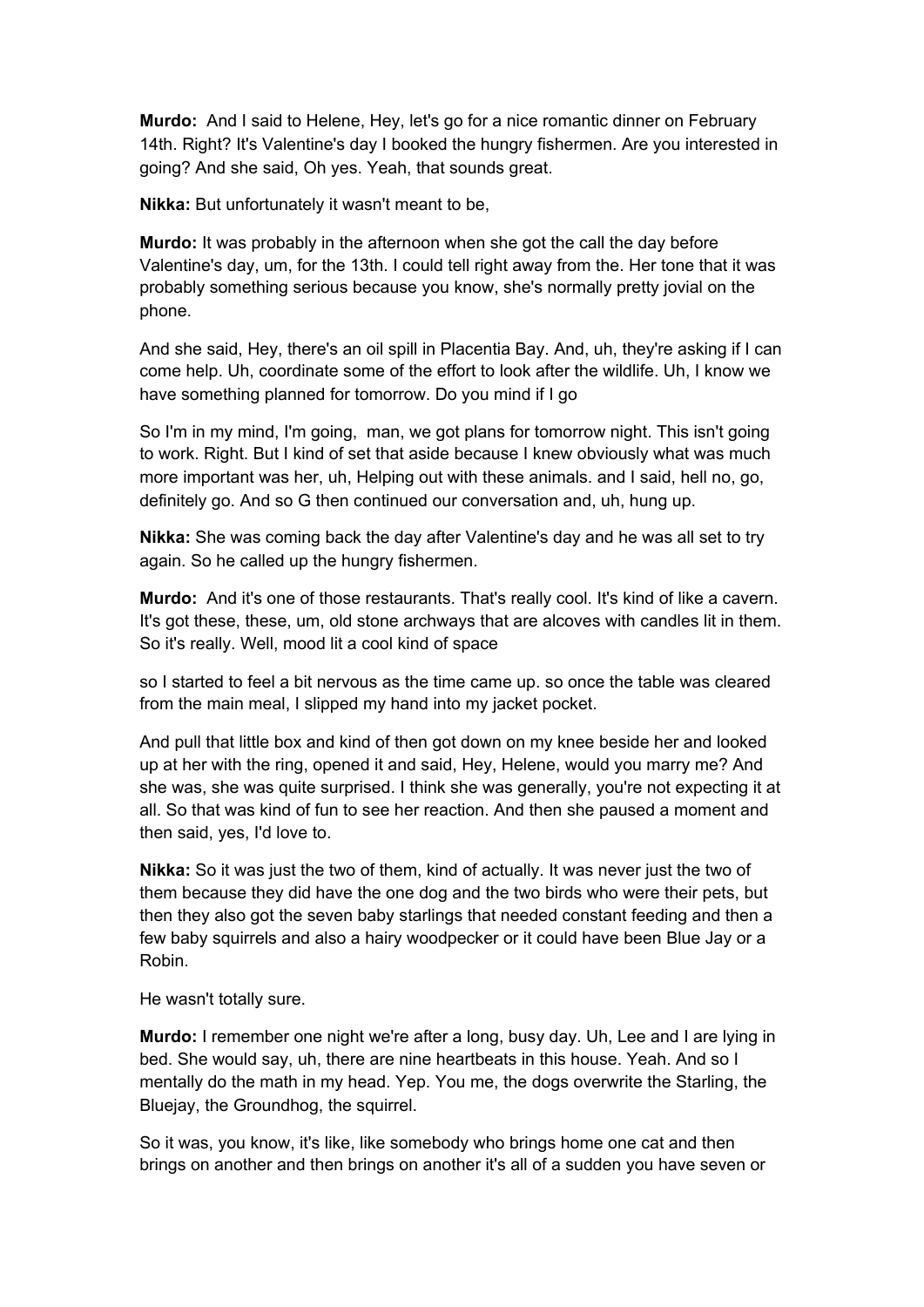eight cats in the house and it's like, Holy crap. Where were the cat people? So we became, uh, the wildlife people.

So we wouldn't be in separate til 10 30, 11 o'clock at night going to sleep around midnight, getting up sometimes five in the morning because that's when the sun gets up and that's when the baby starts screaming their heads off to be fed baby birds, especially.

And after a while, you're starting to feel like a zombie

so I would be up before her and then in bed before her. And she would be up after me and in bed after me. So often sometimes, you know, it was, uh, it was almost like ships passing in the night. It's like, Oh, nice to see you. Okay, let's go. It was a very busy time and very exhausting, um, um, uh, sometimes I wonder how we managed to make it through that.

**Nikka:** It was a very busy time, because so often when Helene would be treating a wild animal at the clinic and she knew it could be euthanized, she brought it home. If she thought they had a chance she was going to give it to them.

**Murdo:** She always said that If the bird has a will live. If it shows improvement each time we look at it, then we'll keep going

She stood her ground every time and she was right. She was totally right and good for her.

**Nikka:** But the house wasn't going to do it. You can only store so many animals inside your basement.

And so they decided to turn the bottom of their house into a staging area and started to build out the rest of their property.

First, they built a songbird enclosure, eventually a nursery and even a giant flyway for birds of prey. At the most, they had nine structures on a one acre plot. They called it the Cobequid Wildlife Rehabilitation Center.

It means the coming together of two rivers.

**Murdo:** It was kind of like jumping in feet first into the deep end when we first started, because neither of us really had a lot of experience with large birds of prey.

There was one time where We had it actually under anesthetic and somehow the auction got turned off on the anesthetic machine

So the birds started to wake up on the table. And when I saw that I reached over to grab a hold of his legs. And, um, I got ahold of one of them, but miss the other one and one talent punctured a blood vessel, I actually heard it go pop. And it was, it's a surprise to me because I didn't think blood vessels would do that and blood stuff coming out of it.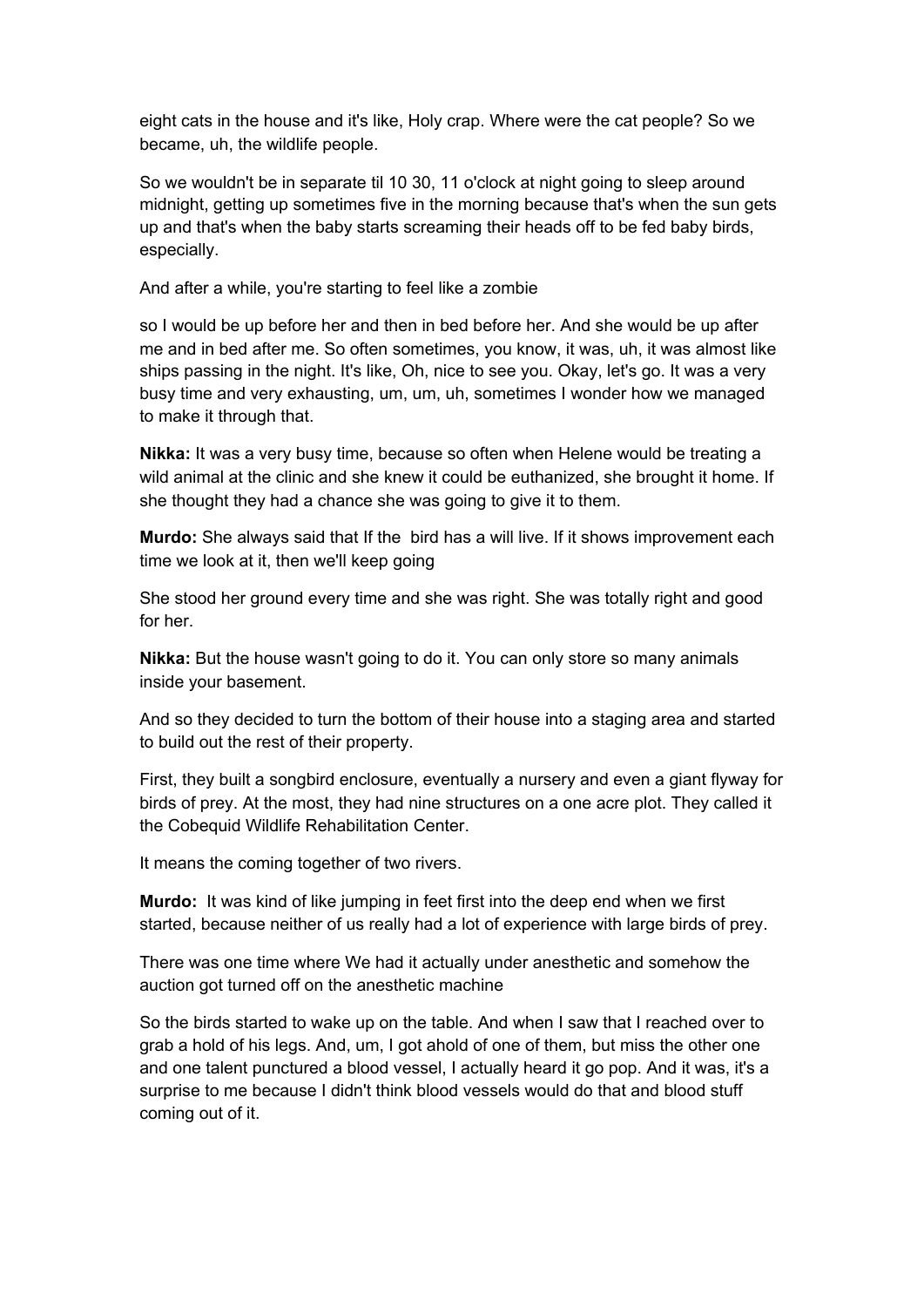And I like, Oh shit, but I didn't. Oh, the bird I grabbed the whole, the other leg until we were able to get it back under anesthetic and then look after myself and take care of the puncture wound.

So yeah, an Eagle is a dangerous thing to look after and if you don't know what you're doing, it could latch onto your arm, for example, with his talents. And those towns would go right to your bone in your arm and you can bleed out pretty fast. So these animals are dangerous to handle and you have to know what you're doing when you handle them.

**Nikka:** But it was working. They pinned a fractured leg on a great horned owl, splinted a broken wing on an Eagle, and then one day a large plywood box arrived at their door and in it was the biggest flying creature they'd ever see

**Murdo:** And, um, I, you know, I'd done my, my safety gloves. We have these big leather gauntlets that go up to your shoulders. Uh, they're designed for handling birds of prey. So their talents can't. Go through them. And a face shield.

And then I stepped into the little box you know, normally when I hold a bald Eagle, uh, I've been told it in front of me, legs down and the head would come up to maybe in the middle of my chest and the tail feathers would maybe be down to my knees.

This one, the tail feathers are down two machines and the head was almost just below my chin. It was a massive bird. It's the biggest bird I've ever handled.

**Nikka:** But he also noticed something else while holding her,

**Murdo:** I can yeah. Kind of read the bird's body by holding it.

And, um, this one, I felt had very little life in it at all.

It was so listless. It was like limp, ragdoll. just completely out of it.

So, you know, I didn't think it had a chance. Um, so picked picking her up and putting it on the exam table. I was on the fence about this, uh, chances for survival.

Helene on the other hand. Said that if it shows improvement each time we look at it, then we'll keep going.

So we started treating it for lead poisoning right away

**Nikka:** Helene gave it medication that would bind to the lead, allowing the body to pass it out through the kidneys so that in the end, the bird would excrete it. But you can only really reverse lead poisoning to a certain degree.

**Murdo:** After a certain level, it's the damage to the, all the tissues and the brain and the organs is probably permanent. And it's not possible to bring it back from that,

we've seen one in the, this condition before and is likely no, it was going to go the same way.

**Nikka:** They can't be sure, but when a hunter goes out and kills a deer with a lead bullet and goes ahead and field dresses it, so they remove the parts of the body that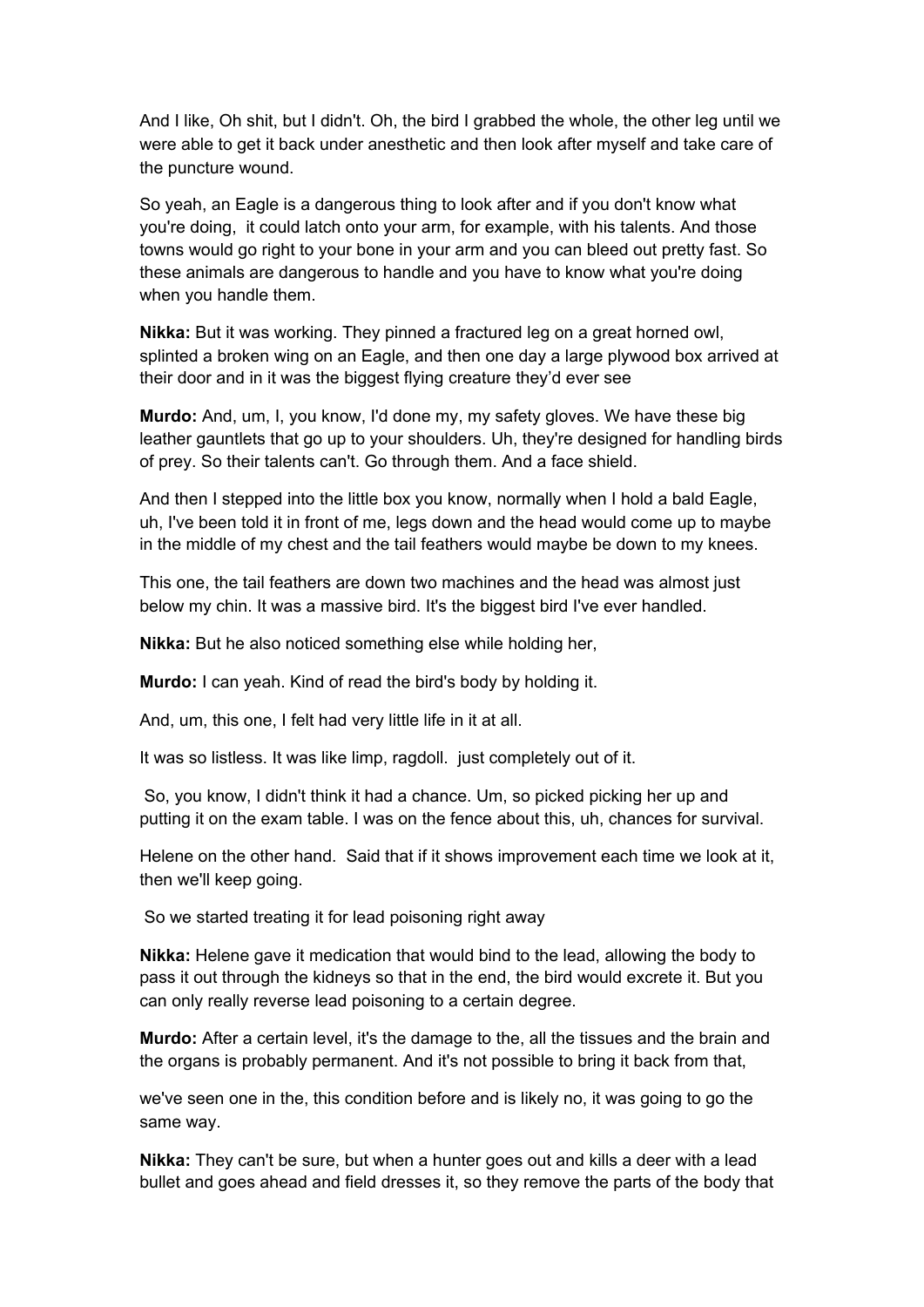they want and then leave the rest of the parts there for nature, it's kind of like closing the circle of life and theoretically, it's a good idea, but the problem is that lead is a really soft metal.

And so microscopic bits of that metal are left inside of those animal remains.

And when an eagle comes to scavenge on it, they end up becoming poisoned by those little microscopic pieces of lead and it doesn't take a lot to kill them

And one time that stands out a lot to Murdo was during this particular hunting season when they got five bald eagles…. in one weekend.

**Murdo:** Uh, you know, after the first. Couple of Eagles that came in that were poisoned and we were hopeful that we could save them. I remember just looking at the last one that we had and just looked at me and said, It's sled and I can't save it. I have to euthanize it because it's going to die.

And she kind of just threw her arms up, like, fuck this, and I held it and I could feel as his body went limp.

And it goes from this, this tense, sometimes angry creature that you're trying to hold on to because you want to, uh, help it to a limp sack of. Like potatoes, it has this dead weight in your arms and has zero life left in it. And they're eyes cloud over.

And it's just sadness as this life ends.

**Nikka:** As Murdo stood there holding yet another badly poisoned eagle, he was pretty doubtful. They were both doubtful actually. But Helene was also quietly adamant that as long as it wasn't going to degrade the next day, they'd keep going.

**Murdo:** The second day, where she was not responding very well to the fluid therapy and it was still lying down, uh, uh, on the floor of the enclosure and had the raspy breath that we see in all the light poisoned Eagles

**Nikka:** On the third day, when Murdo was getting ready to move the eagle for her treatment, he thought that since she was so subdued that perhaps this could be a teaching moment.

**Murdo:** I thought, okay, here's an opportunity for one of the volunteers to learn how to pick up the bird from the box, rather than just having it handed to them by me. it was like picking up a pigeon or easier than picking up a pigeon. It was so I thought, perfect. This will be a great bird to learn on.

As soon as we approached the box, The bird was nuts. It was a completely different bird.

It went from the day before where it was, we can have his head hanging down, like it had no energy whatsoever to like a Tasmanian devil wanting to get the hell out of there as fast as possible.

\*feeding sound\* calm down buddy. not yet. Wow.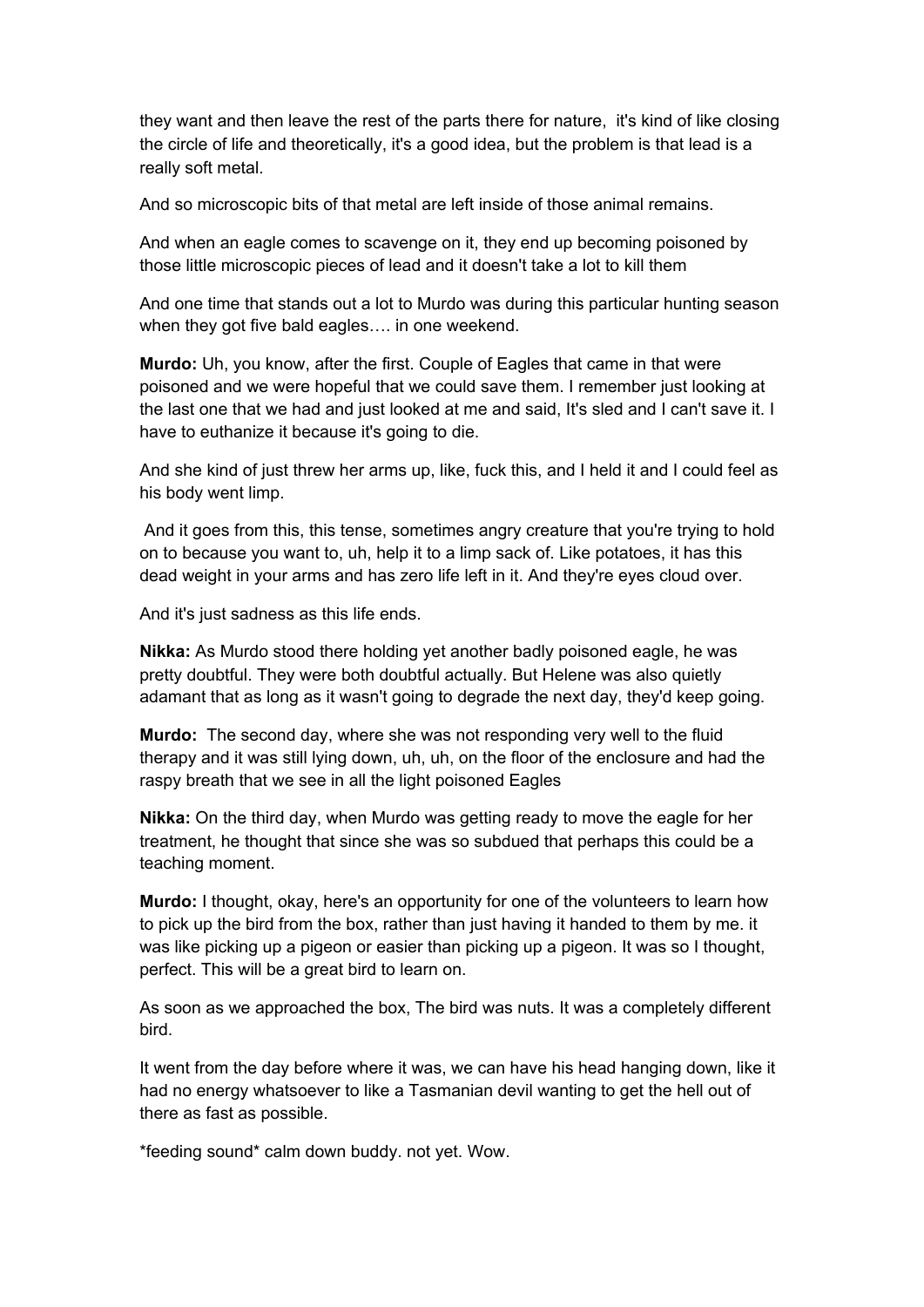**Murdo:** She was literally banging around in the box, jumping up, knocking her head off the lid. Uh, banging around the heat lamp. It was literally ringing around, like it was, it was a ruckus and I thought, okay, this is gonna be interesting when I grabbed this bird because it is so big. It is totally pissed off right now.

It sure as hell didn't want to come. And once I got ahold of it, The difference in strength in that bird from the day before was incredible.

**Murdo:** there was this fear, worry that I had never experienced before in handling a bald Eagle.

It just was, I felt anger and rage in this animal. It was. It was doing all it could to get away from me. And it wanted absolutely nothing whatsoever to be done to it or to be held. And it was all I could do with my own strength to hang on to her. And you can only do that for so long.

And eventually you have to yield and she was starting to wear me out. I could feel the intensity of her breathing through my chest, cause her. The her back was right up against my chest. I could feel her heartbeat through my chest. It was pounding.

She was trying to escape and she was giving it everything she had.

That's when I called her Birdzilla like, okay, this is a big bird.

It's insane. This is, this is totally Birdzilla. Um, and from that moment on, I was the only person who could really handle that bird. And it was always a fight. Every single time I took it out of an enclosure, it was a fight.

there's a lot more to an Eagle flying than just being strong. And I knew that that, uh, Birdzilla was strong . Um, but I wasn't sure if that, um, maybe she had some other. Damage from the lead, maybe some issues with her vision uh, their ability to under, uh, to know their balance balance is extremely important. And one of the things that led can do can really disrupt. And Eagle's ability to balance and ability to see.

So it was also vitally important to make sure that she was able to, to fly and fly coordinated in the big, easily. So that's why we decided to take her down to, to the flyway and see what she could do.

**Nikka:** So he wrangled Birdzilla from her cage and along with Helene and some volunteers, they entered the Big Jeezly, a huge barn shaped building constructed specifically, for birds of prey.

**Murdo:** The first impression of walking into the flyways, kind of like, um, it's kind of like the impression you get when you walk into a cathedral, it forces you to look up right away. There's lots of light, light spills in through all the, the vertical slats that encompass the walls. and there's a stillness that envelops you I've I often call it the, the, the big, jeez Lee, the Eagle cathedral, because it's got that feel to it.

## **-Nikka:** And it's huge

**Murdo:** Uh, you could easily fit a double Decker bus in there multiple times. It's a very large building.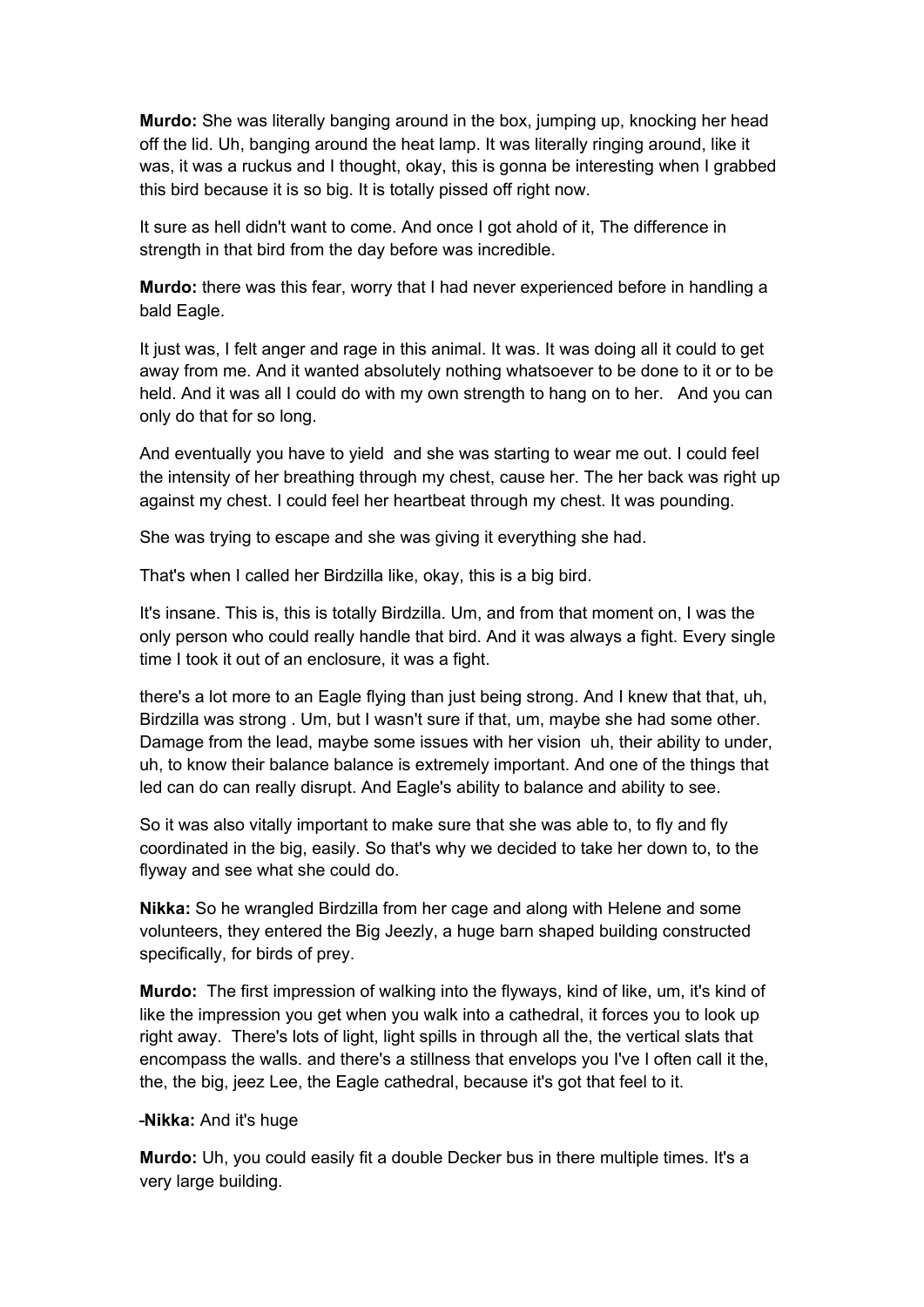when we were thinking about the design for this place, We wanted to build it such that two Eagles could fly side-by-side down the flyway and an Eagle, uh, the largest wingspan of an Eagles, roughly eight feet.

So we calculated 16 feet would work pretty well.

**Nikka:** It's basically an oval shaped racetrack for eagles.

**Murdo:** Everybody stood with their backs to the outside wall on the bottom end of the building.

And I slowly lowered Birdzilla to the ground and lifted the blanket off of her and stepped back. And immediately she took three steps forward and kind of looked around. And then took off, came down the other side of the flyway and immediately grabbed a hold of, uh, a small hatch. We had put in one of the walls. Uh, Thinking that, you know, if we could never catch a bird in the big Easley, then we can open this hatch and the bird find his own way out.

And she grabbed a hold of that and was shaking the crap out of it. And it was like, ah, I can't remember how well I secured that. Did I actually make sure that that can open and further for a few days? Seconds. Uh, we were all like, Oh my God, I hope she doesn't pop that open and get out. Cause that would be awful.

But, uh, she shook it for probably about five seconds

**Murdo:** and then let go of it and then drop down onto the ground and kind of looked back at us like, okay, here I am.

**Nikka:** In a few days, it was clear that Birdzilla was ready to go back home. So they set their sights on a Saturday. And when they got up to catch her for her release, they saw clear skies, a great big sun, and they were greeted by a fresh blanket of snow from the night before. The world looked brand new.

**Murdo:** So as we, as we got closer to the release location, um, which was a town called new Glasgow, uh, just North of our center here in Nova Scotia. A Birdzilla who was initially pretty quiet at the beginning of the journey, start to become more active in the cage. So Uh, Helene is driving. I'm in the front seat.

And in the back of the car is the, is the crate in which Birdzilla is in. And every once in a while, you'll hear the thump as she jumps and you hear and feel the cage rattle in the back of the car. So as we get closer, this is happening more often.

Helene and I noticed when we were taking animals for release, as we got closer and closer to where they were to be released, if it was, if it was where they came from. They would become more and more agitated in the, in the candle as we got closer.

And we make our way to the property where Birdzilla was found. And it, uh, basically is opposite.

The tree, which is across the river, where, uh, Birdzilla and her mate have been seen quite often in the past. So it was a great location for a release because it was wide open from the property out over the river,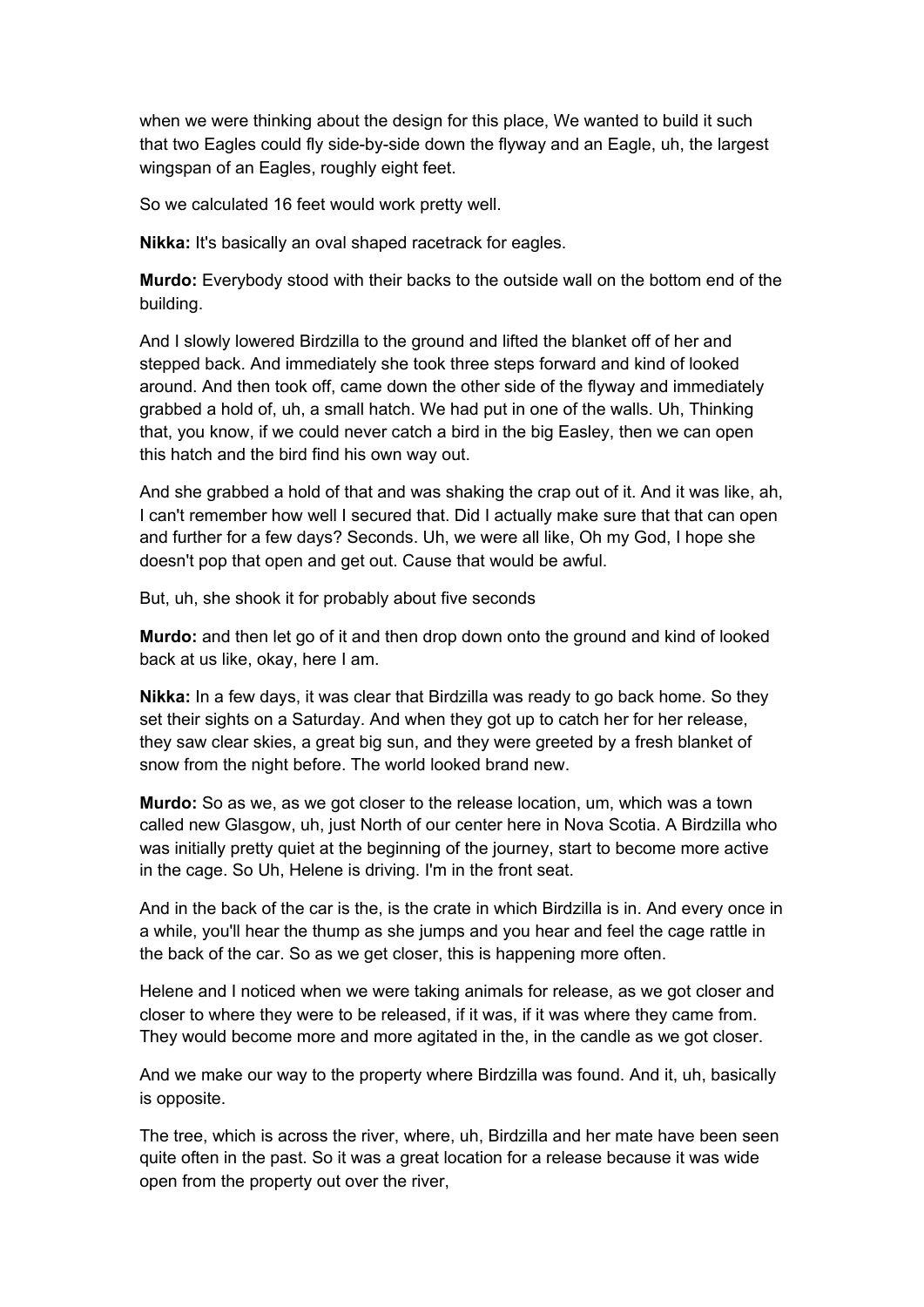And there was quite a few people, uh,

The people who found the bird have joined us there and the wildlife officer who, uh, who had catched caught it and brought it to us, plus the volunteers who had helped, uh, work with this bird. And so those probably about 15 people. And normally our releases are fairly quiet affairs often. It was just me and Helene

So it was a beautiful Vista. It's a really nice spot.

And as soon as we put the candle down, Birdzilla was already rattling the door and jumping around, like she sent the change and movement and the sense, and probably the change in the air.

Is very similar to that opening scene to Jurassic Park where the animal is banging around. Right. It's I'm trying to get out it's you can see the eyeball looking at you through the slots.

And we had everybody gathered behind the, uh, the kennel so the only thing Birdzilla can see is the open space in front of her. She doesn't see people because, uh, of course, uh, people are a threat. And she may fly away from her, which would be towards the property or towards trees or power lines, which we don't want that to happen.

I'm not usually behind the candle. I'm usually off at a diagonal so I can see the front of the candle and I can see the people who are behind it, the person about to open the doors, to release her. And I can see Helene as well, quite clearly.

As I'm waiting for the kennel door to be opened, I glance over and see Helene... And I see her tension in the way that she has her hands clasped in front of her chest

There's always that. Doubt that little doubt in her mind that maybe something is different when we released the bird.

Because until it actually leaves the crate and takes flight. She's always, uh, Always nervous and prepared for what if that scenario ever happened? Because she's ultimately responsible for it.

**Go Pro video sounds:** Scott grab him now. Oh my God. Oh, isn't that nice? She is. She knows exactly where she is.

**Murdo:** She knew exactly where she was and exactly what she was doing.

Yeah, Birdzilla was out like a rocket. She barely had the door open when the bird was already stepping through the doorway, one foot on the ground, wings beat down and leaped straight into the air and just. Took off like a rocket. She just made a beeline for the tree across the river, as fast as she could go.

And it was a perfect release. It was beautiful.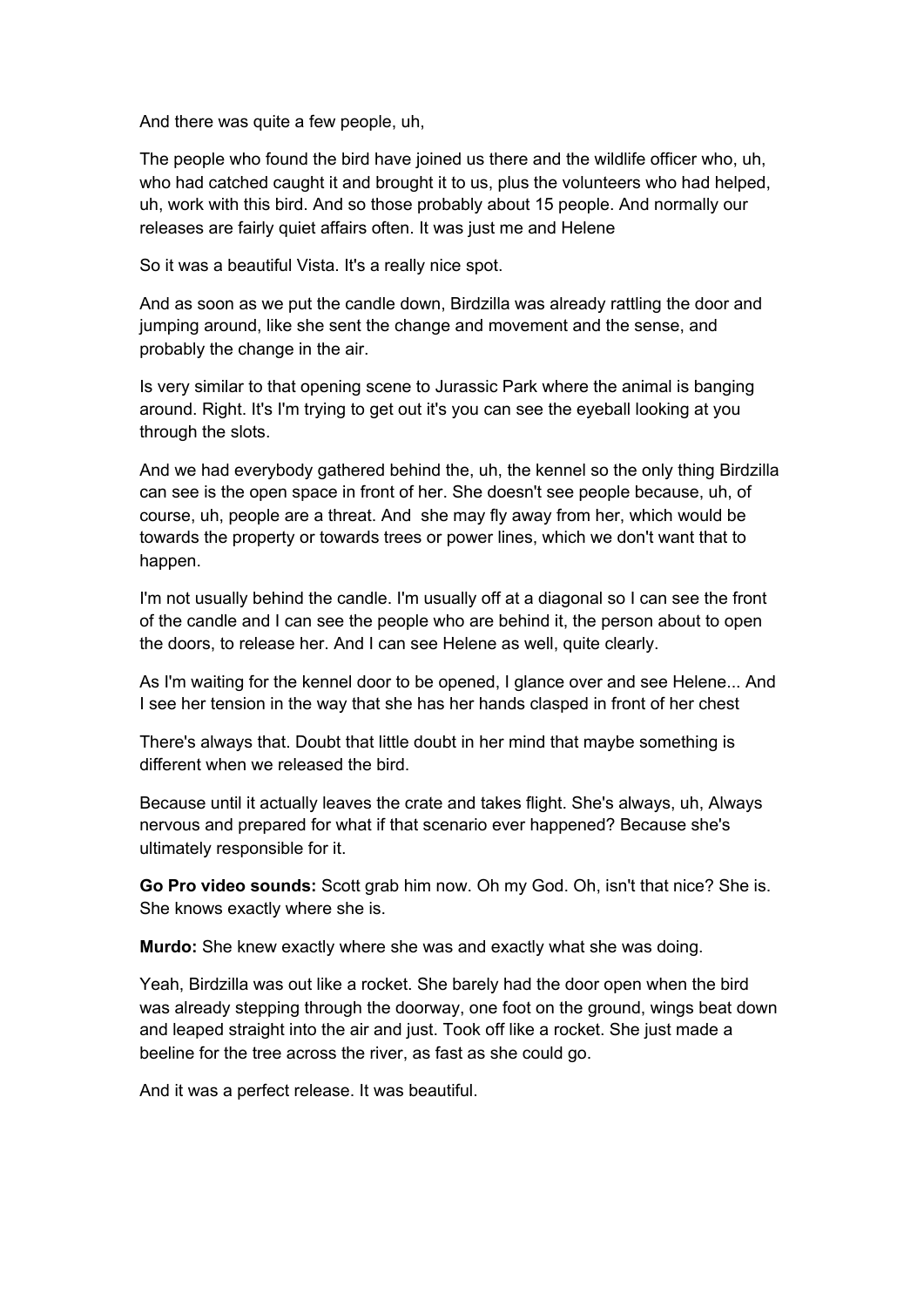And when the bird comes out and takes off and takes flight, I can just see this, this release and this relief on Helene's face.

And she likes to go over her hands and she does this little kind of jump and clap. Like, yes, it worked. The bird is flying free. Uh, so it's a really nice moment and I can really see the happiness on her face and the joy.

So the really cool thing that happened after that was

We saw another Eagle kind of flying, uh, along the river, uh, high above, and slowly making his way over.

And so some of us were thinking that it was her mate because, uh, Birdzilla had been seen with another Eagle before she got sick, uh, by the people who watched them.

And, uh, we thought, yay, look, her mate, come back to join her.

This is the first time we've seen a mate come back and see the Eagle that we had just returned.

Who'd been sick, can be gone for several weeks. And so we're pretty excited about that.

But, uh, it sweet Birdzilla a couple times.

And then Birdzilla took off and went after that bird. And was basically telling this other bird and in no uncertain terms too. Fuck off to put it plainly she just, obviously it wasn't her mate. And, uh, this was something, some other bird encroaching on our territory and it looked like they were going to get into a fight.

And they started doing aggressive maneuvers towards each other, and oftentimes, um, when Eagles fight they'll lock talons and they'll spiral down towards the ground and sometimes they'll let go before they hit the ground. But other times they don't and often they can. They can die from crashing into the ground or get injured from crashing into the ground. And we sure as hell didn't want to see that happen to Brazil. ah, come on.

No, no. Now, right. Don't after all we'd done for you don't get hurt. Don't get hurt.

So it was a bit of a. Nail biting moment scene that's happened, but the bird, she, she went after just left the scenes.

I don't care. I'm not having anything to do with this massive, uh, angry woman, angry female Eagle. I'm taking off. I'm out of here. So she flew away and Birdzilla settled again on the tree.

Yeah. And then, and then shortly afterwards, another bird showed another Eagle showed up and uh, circled her around for a little bit and then slowly landed on the branch that, uh, she was sitting on and and this one was clearly her clearly her mate, because the, a, that Brazil let this bird land so close to it, and it was smaller than Birdzilla. So we assumed it was the male and just their behavior and the way they,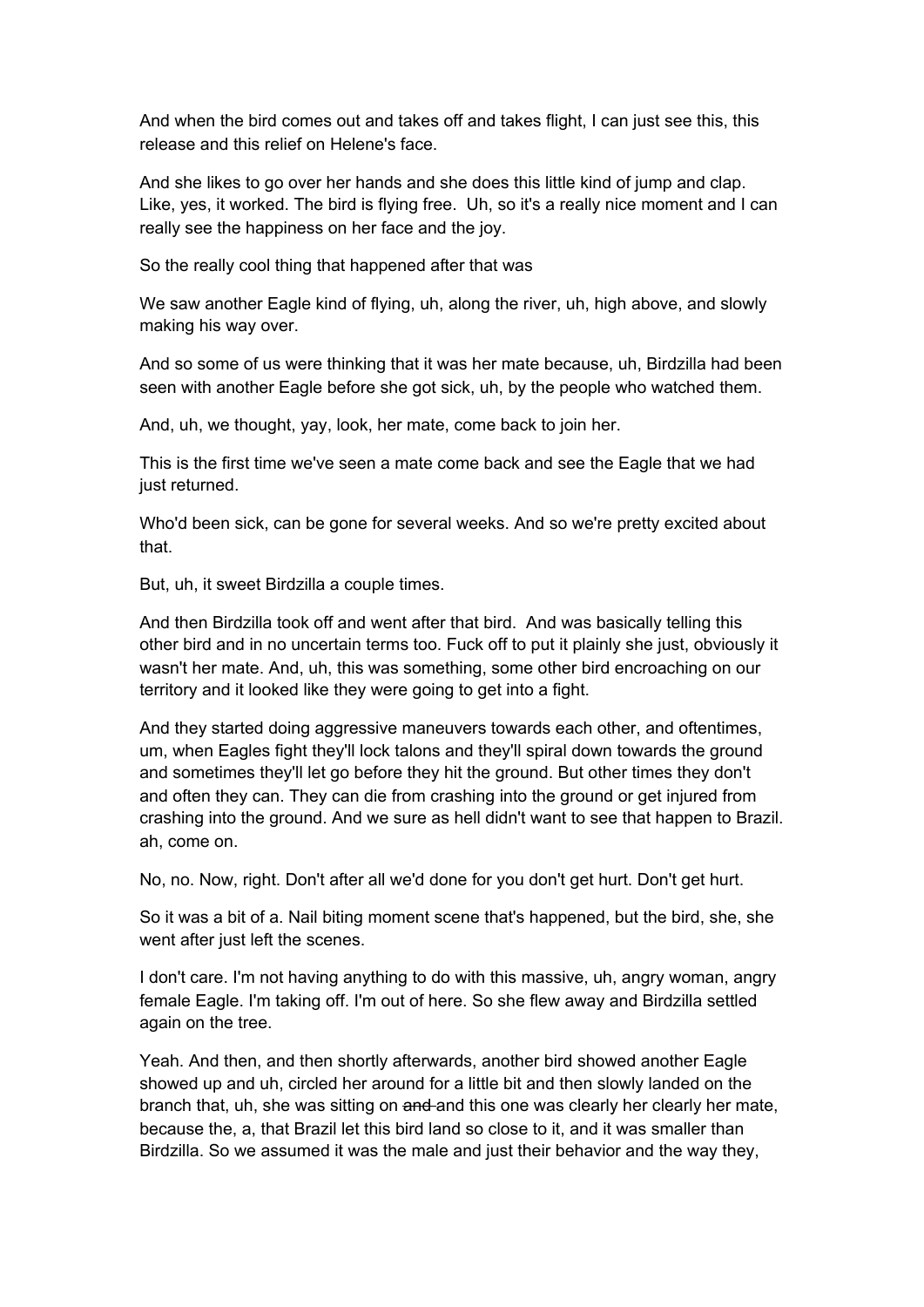they kind of stood next to each other, quite comfortably on the same perch um, it made a good me for a good guests that they were mates

The kind of, sort of. Would turn heads towards each other. And you could, you got a sense of somebody saying, where the hell have you been? And, and somebody else was saying, who the hell was that? So you wondered if they were talking to each other in terms of husband and wife, right? Like, okay, what's been going on while I've been gone. And the other one's saying, well, where the hell have you been gone?

It was, it was fun to watch, uh, this little, this little moment between two birds that were obviously, uh, well connected with each other.

I don't think I've ever seen another, uh, another reunion of that kind, either Eagle or otherwise. I think that's the only one we've ever experienced in person. I don't think I've seen it before or since.

**Nikka:** They drove home together in a quiet joy and Murdo didn't know it at the time, but it was the kind of moment they wouldn't get many more of. In all of their long days and nights caring for the health of these birds and these animals, they didn't realize something was also wrong with Helene.

**Murdo:** So it was kind of a really bad day. Cause you know, I, I was at work and, um, I got home and Helene was not where she normally was. She was upstairs in bed and that was unusual.

And I asked, I could tell right away that something was wrong, but she didn't want to tell me because it was my birthday, of course. Right. She was always thinking of others. Um, but she, so the first, yeah, the 1st of May in 2017, she was diagnosed.

When Helene was diagnosed with it, it was not, it was probably sold the first stage, but with ovarian cancer, it's really, um, a crap shoot because it could, it could develop really quickly or could take its time as it spreads to other, other parts of the body.

Uh, but she is also a determined person and an optimistic person. So, uh, whatever treatment options were available, she was going to take them if she could.

**Nikka:** Helene had a rare form of ovarian cancer. She tried chemotherapy. She underwent an experimental trial, but nothing was really effective.

**Murdo:** It was basically slowing stuff down, but it wasn't killing any of the cancer cells and the cancer that the tumors that she had, uh, were in places that were not operable.

And so they couldn't do surgery to try and remove them. Right.

All the while she was going through these treatments, um, you know, and losing her hair and all the crap that goes along with.

Uh, chemotherapy and cancer treatment, uh, Helene continued to drive to distant locations and do led presentations to talk to hunters and anglers about lead poisoning. Continue to look after the animals at the center and to do the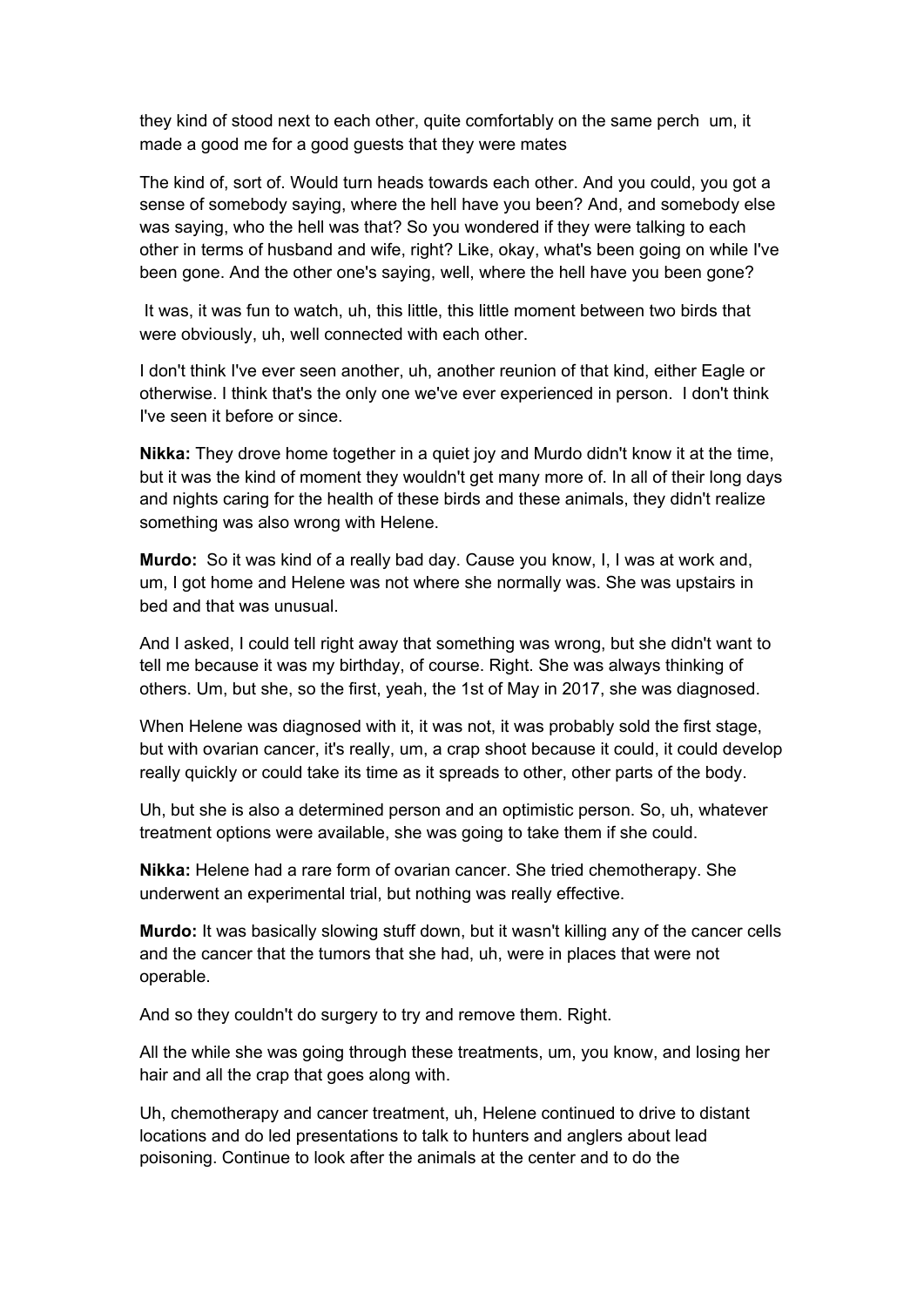examinations and all the treatments required. Uh, you know, I think that's that helped keep her going.

**Nikka:** And in July of 2018, she came to speak before the board of the wildlife center, she helped start

**Murdo:** I think that was the first time I'd actually heard her speak. As if she wasn't going to get better?

She knew she was dying. She knew it was, she knew it was her last meeting.

And one of the things she asked him is. If at all possible, if we could keep the center going. Cause she was really the driving force behind it. She was the, you know, she was the chief veterinarian. She has all this experience and knowledge to put towards it. And, and that was her passion, her life. It was everything to her.

So she asked if we could make it, if we could keep it going. It was a surprise because we never talked about it between ourselves. Um, we were always positive with each other and, uh, You know, even though I'm sure both of us in our own minds, we're thinking this isn't going well. Uh, neither of us was going to admit that to the other. Right. Cause you don't want to let your partner think that you.

That you don't think they're going to survive. Right. You always want to be as positive thinking and as strong for them as they are trying to be for you.

**Nikka:** Did, did you ever feel upset that she was, you know, still focusing so much on animals?

**Murdo:** Yeah, I think, um, I know it was a mixture of frustration for me to, to bring things to her in bed one, uh, you know, I wish there that she could just focus on herself and not be. So worried all the time, but the animals that were in her care, but that was her disposition. And that was her nature. She was always animals was always her concern first, no matter what.

Um, but also to, you know, I could see that, you know, um, when she was in bed and that her sickest. And feeling her lowest. When I brought an animal in for her to look at, it kind of gave her, uh, energy, it gave her purpose and she would fight through the nausea and the drowsiness of the drugs to, to look at the animal and, and decide what needed to be done.

And it was yeah. Remarkable to me that, you know, someone facing such a life threatening illness would continue to do that kind of work.

And I think if we, you know, we try to make her stop or take it away from her. I don't think she would've let us. And I think it was probably, uh, what kept her going on most of the time.

**Nikka:** I'm wondering, did you, you, um, did you get a chance, and if you did, how did you say goodbye?

**Murdo:** What's the thing, right. I don't think we actually did say goodbye to each other and in some ways, uh, looking back on it, um, you know, it was like, well, why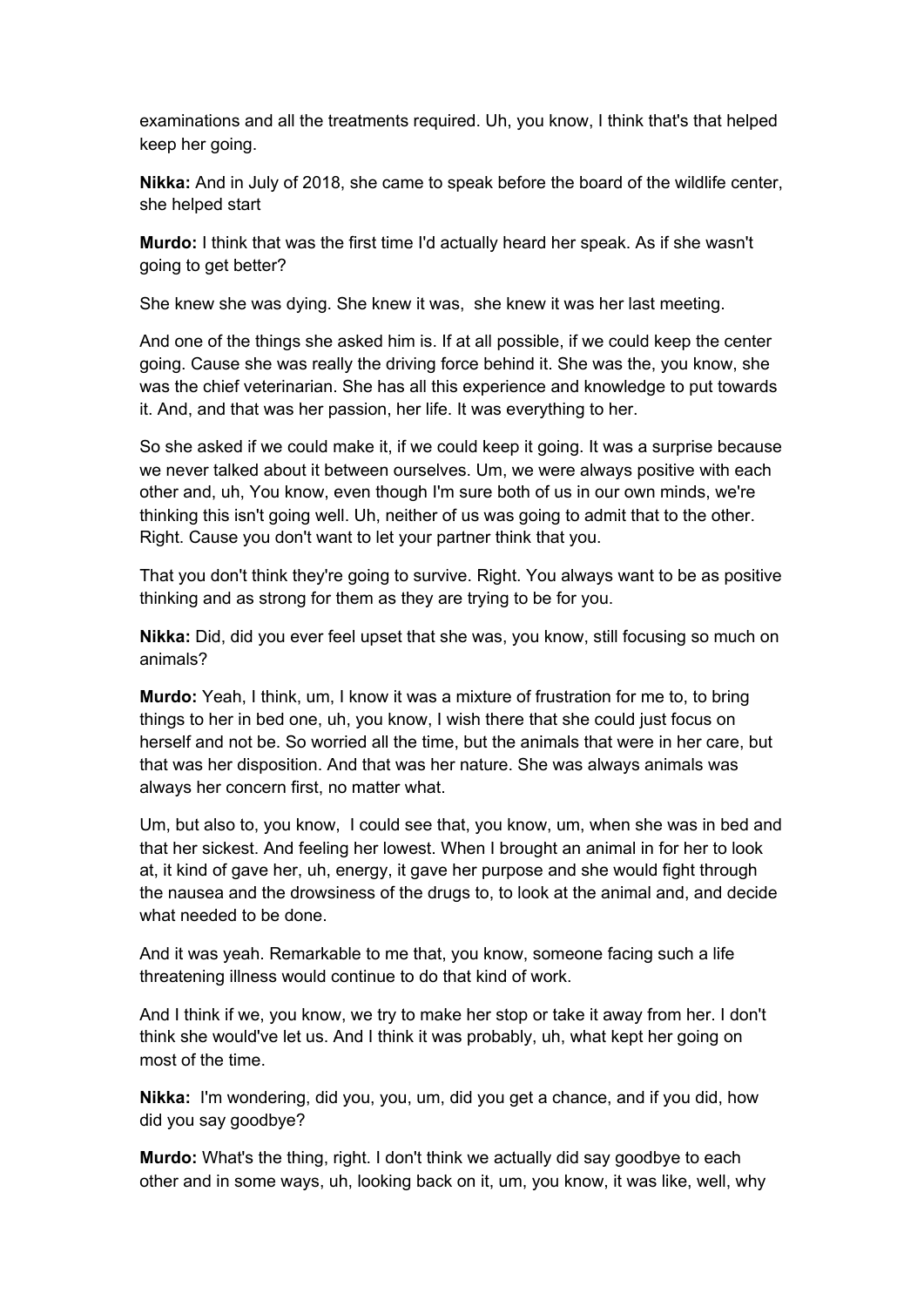not? Why didn't we, you know, I, I like Helene was a journal writer and she wrote lots of journals and there was tons of them left around the house after she died.

And I've looked through them looking for some kind of message from her saying goodbye, but we never discussed it. We never talked about it. We never, ever once spoke in terms of that, knowing that she wasn't going to make it, that she wasn't going to S to beat the cancer.

And I didn't want to be the one to let her down. I didn't want to be the guy who said, you know what, Helene, maybe we should start. Uh, thinking about what might happen if you don't make it. I never want you to do that. I probably should have, because you know, afterwards there's a lot of unanswered questions.

Like, well, what's the fucking password to the bank account. I don't know what it is or how do I do this? Where did you hide the passports? Right. Whole pile of stuff that you should probably prepare for, if you think you're going to die, but we never did. Um, but I wouldn't change any of the, anything that we.

Any of the way it transpired. She was strong and resilient up to the end and determined up to the end. And, uh, I hope I helped her feel that strength as well to keep going. And Helene was the keep going kind.

And I was, uh, as I always have been, uh, the guy behind her, helping her making sure that she could do what she wanted to do.

Yeah. You have a mixture of, of images of Helene when I think of her, uh, yes, definitely. Uh, Uh, looking after some Eagle or some other animal, like one of our favorite mammals is porcupine. So I can picture her, uh, talking to the porcupine as she fed it milk through a syringe and the smile on her face. When we released the bird from, from a kennel.

But also just her laugh or sense of humor and, um, her smile and the way she would always flip me the bird it's very, just jokingly her way of basically saying fuck off or in a polite, possible way.

Wildlife was always Helene's passion... and helping her was mine.

**Glynn:** A very big thank you to Murdo Messer for sharing his story with the Snap. And I know all of us here are thinking fondly of the late Dr. Helene Van Doninck, wherever you are -- thank you. If you'd like to see pictures and videos of Murdo, Helene, and Birdzilla or are interested in the Cobequid Wildlife Center, go to our website [Snap Judgment dot O R G]. The original score for this story was by Renzo Gorrio, it was produced by Nikka Singh.

Oh Yes. It happened again. And if there is someone special in your life who might like this story. Romantic! Give them the gift of Snap. Just make sure it's not the only gift you give them, playa. The Snap judgment podcast, hours upon hours of amazing stories. Take out your phone or their phone, subscribe to the Snap Judgment podcast. You'll get so much back in return, I guarantee it. And if you want to hear the story behind the story, follow us on Instagram, Facebook and Twitter… And share a picture of you in one of these fucky Snap T shirts. But where do I get a t-shirt that